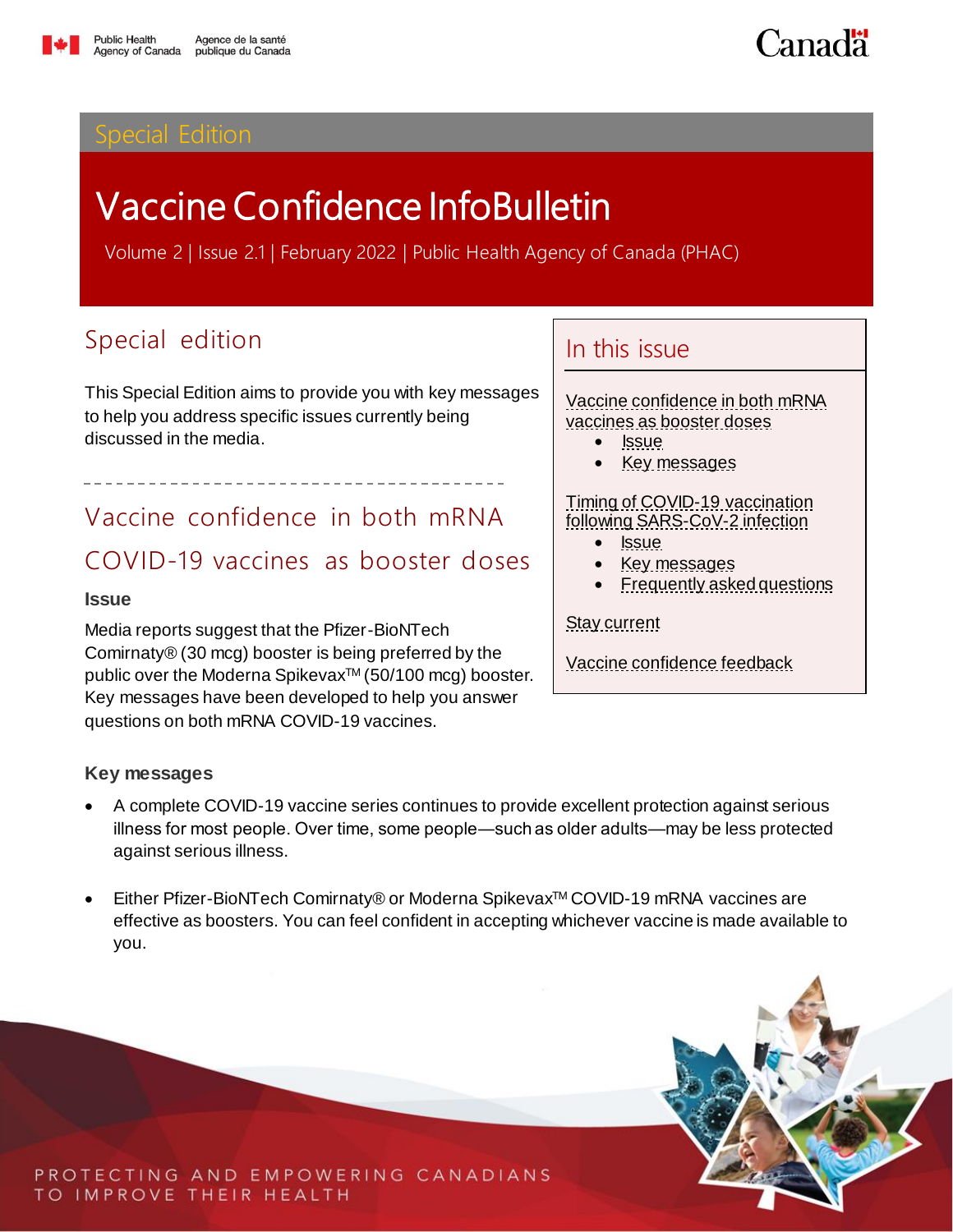- Health Canada has authorized both the Moderna Spikevax™ (50 mcg) and Pfizer-BioNTech Comirnaty® (30 mcg) mRNA COVID-19 vaccines for use as booster doses in people 18 years of age and older, at least six months after completion of a primary series.
- Compared to older ages, adolescents and young adults 12 to 29 years of age have a higher rate of experiencing the rare risk of myocarditis and/or pericarditis after receiving an mRNA COVID-19 vaccine. In the majority of cases, symtoms of myocarditis and pericarditis resolve quickly after seeking medical care.
- As a result, the National Advisory Committee on Immunization (NACI) recommends the use of the Pfizer-BioNTech Comirnaty® (30 mcg) vaccine in people 18 to 29 years of age in order to further reduce the rare risk of adolescents and young adults experiencing myocarditis and/or pericarditis after receiving an mRNA COVID-19 vaccine.
- If offering the Moderna SpikevaxTM mRNA COVID-19 vaccine as a booster, the 100 mcg dose may be preferred for adults who are moderately to severely immunocompromised, as well as adults living in long-term care for seniors or other congregate living settings that provide care for seniors based on the discretion of healthcare providers.

# <span id="page-1-0"></span>Timing of COVID-19 vaccination following SARS-CoV-2 infection

#### <span id="page-1-1"></span>**Issue**

On February 4, 2022, NACI provided updated guidance on the timing of COVID-19 vaccination after COVID-19 infection. This recommended interval between infection and vaccination will differ depending on the population (e.g., age, immunocompromised status) and whether the dose is a primary se ries or booster.

#### <span id="page-1-2"></span>**Key messages**

- On February 4, 2022, PHAC released updated guidance from NACI on the timing of COVID-19 vaccination after infection with COVID-19.
- Vaccination is very important, even if you have been previously infected with COVID-19. While infection alone provides some protection, vaccination after infection helps improve the immune response and may provide better and longer-lasting protection against current and future variants of the virus.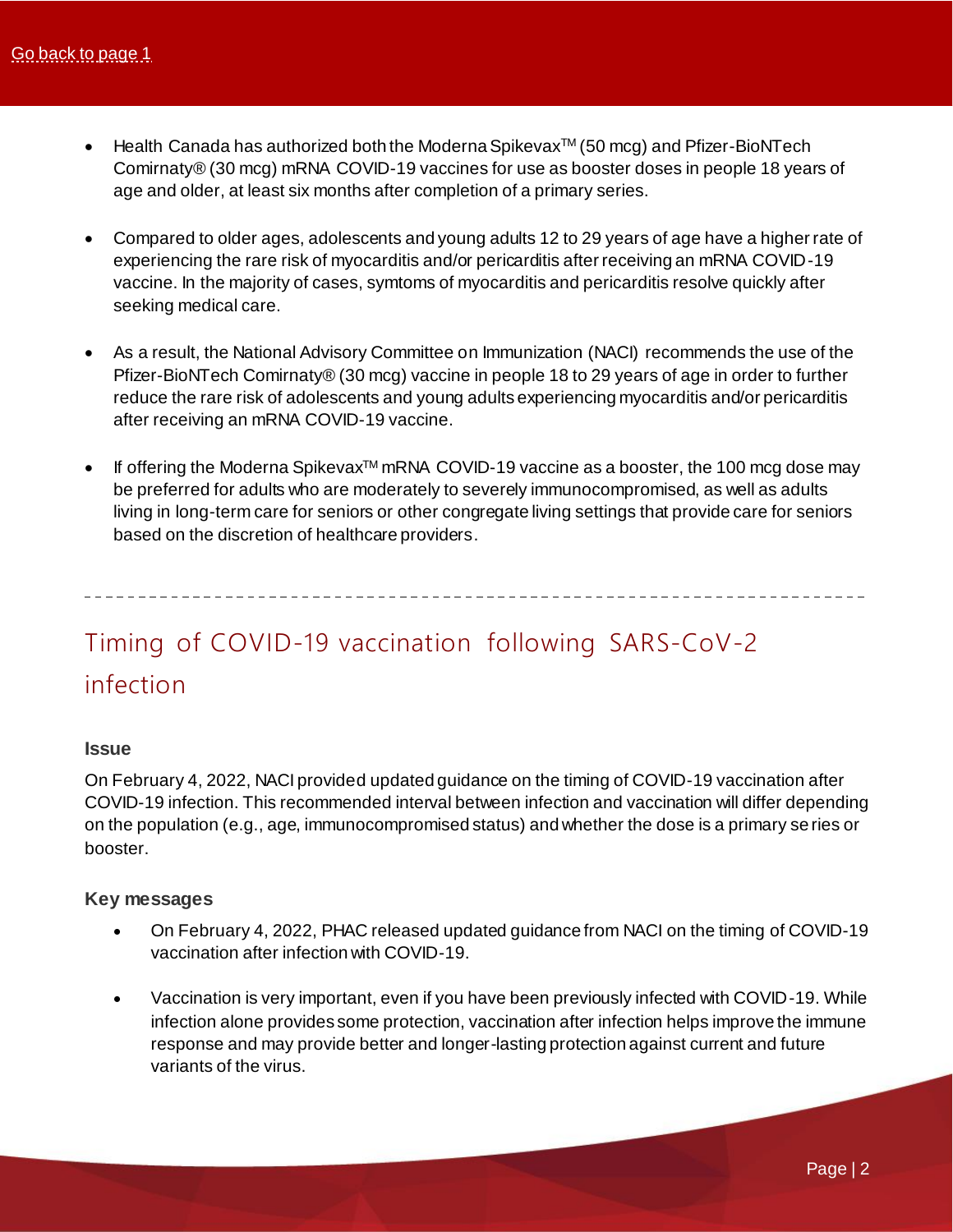- This is why NACI continues to recommend that COVID-19 vaccines should be offered to people who have had previous infection with COVID-19. Complete and up-to-date COVID-19 vaccination is recommended to provide the best possible protection against severe illness due to COVID-19, now and going forward.
- Suggested intervals between COVID-19 infection and COVID-19 vaccination are intended to serve as a guide and aim to improve long-term protection against COVID-19.
- At this time, NACI suggests that:
	- $\circ$  People who experienced COVID-19 infection before starting or completing a primary COVID-19 vaccine series may receive their next dose 8 weeks after symptoms started, or after testing positive if they experienced no symptoms.
	- o People who are recommended to receive a booster dose and who experienced COVID-19 infection after a primary series may receive a booster three months after symptoms started or testing positive (if they experienced no symptoms) or at least six months after completing a primary series, whichever interval is longer.
	- $\circ$  Additional guidance on intervals between infection and vaccination for individuals who are moderately to severely immunocompromised, or children who have experienced multisystem inflammatory syndrome in children (MIS-C), are outlined in NACI's updated guidance.
- A longer interval between infection and vaccination is suggested, since it may result in a better immune response and longer-lasting protection against Omicron and future variants. Risk factors for exposure and severe outcomes should be assessed when considering longer intervals.
- Suggested intervals between COVID-19 infection and COVID-19 vaccination are based on the available evidence on the safety, effectiveness and timing of vaccination following infection, immunological principles, and expert opinion.
- <span id="page-2-0"></span> Suggested intervals may change as additional evidence on the extent and duration of protection provided by infection emerges. NACI will continue to evaluate the evolving evidence and will update guidance as needed.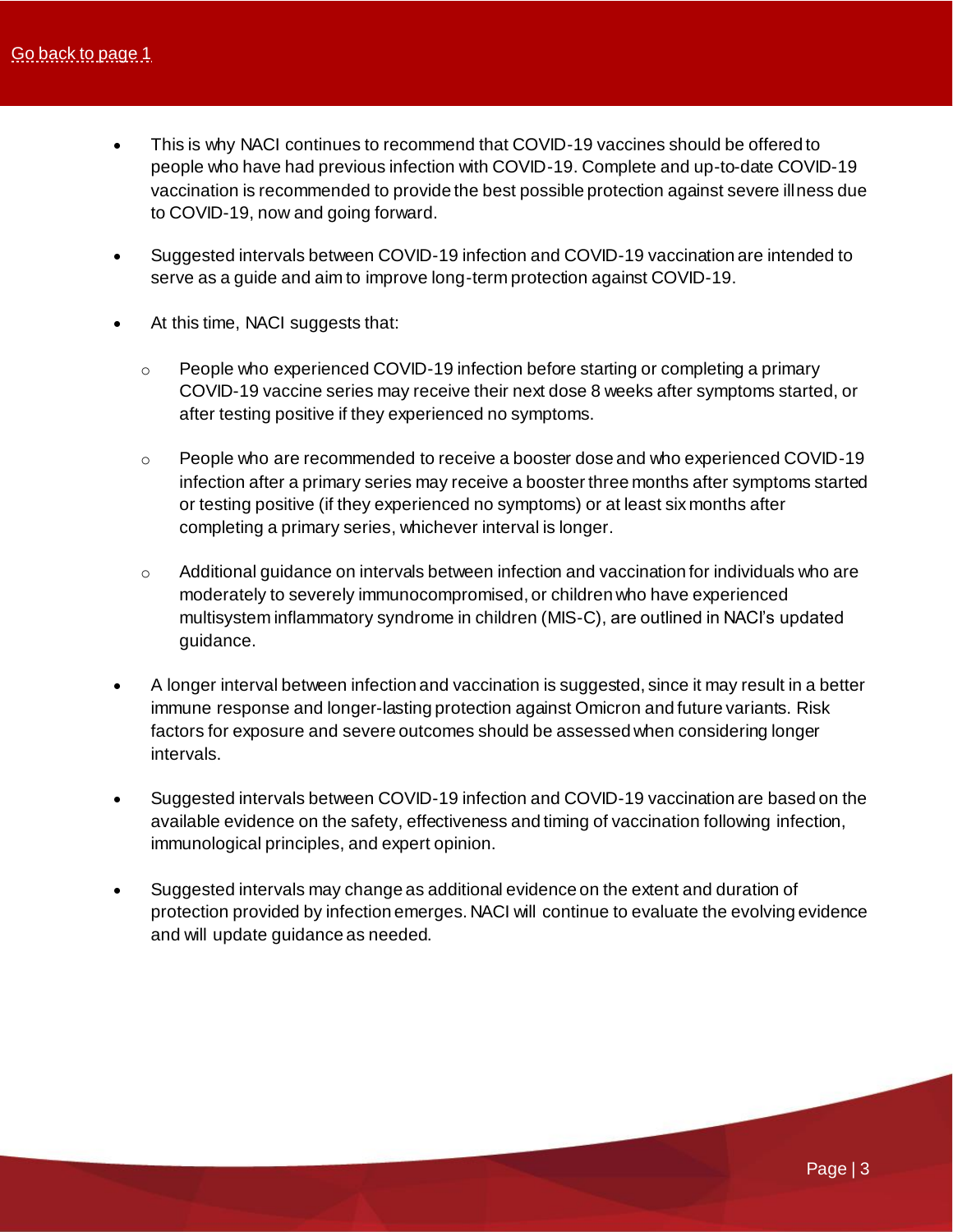### **Frequently asked questions**

#### **Q1. I already received my booster in less than three months since infection. Should I be concerned?**

If you had COVID-19 and received a booster dose when you were eligible by your local public health authority, you made the right choice. There are no safety concerns with receiving your booster dose less than three months since infection. A longer interval between infection and vaccination is suggested, since it may result in a better immune response and longer-lasting protection against Omicron and future variants.

#### **Q2. Do I still need to get vaccinated against COVID-19 if I was previously infected with the virus?**

Yes, COVID-19 vaccination is recommended in people previously infected with COVID-19. Current evidence suggests that while infection alone may provide some protection, this protection decreases over time. Vaccination following infection is expected to strengthen the immune response in order to provide better and longer-lasting protection against current and future variants of the virus.

#### **Q3. What are my chances of being re-infected if I already had COVID-19 if I am not vaccinated? How strong is the protection from infection?**

For variants that circulated before Omicron, some studies noted that past infection offers good protection from re-infection, but this protection decreases over time. But these studies also noted that protection in people with previous infection who have been vaccinated is stronger and longer-lasting compared to protection from infection alone.

While the duration of protection from Omicron infection is unknown, current evidence suggests that Omicron infection is expected to generate a strong immune response against Omicron and related variants that may be protective for some time.

However, numerous reports have documented the risk of re-infection with Omicron (among people who previously had COVID-19) is higher than the risk of reinfection from previous variants. Vaccination with authorized vaccines is expected to strengthen the response in order to provide longer-lasting protection against current and future variants. That's why complete and up-to-date COVID-19 vaccination is recommended to provide the best possible protection for the future against severe illness from COVID-19.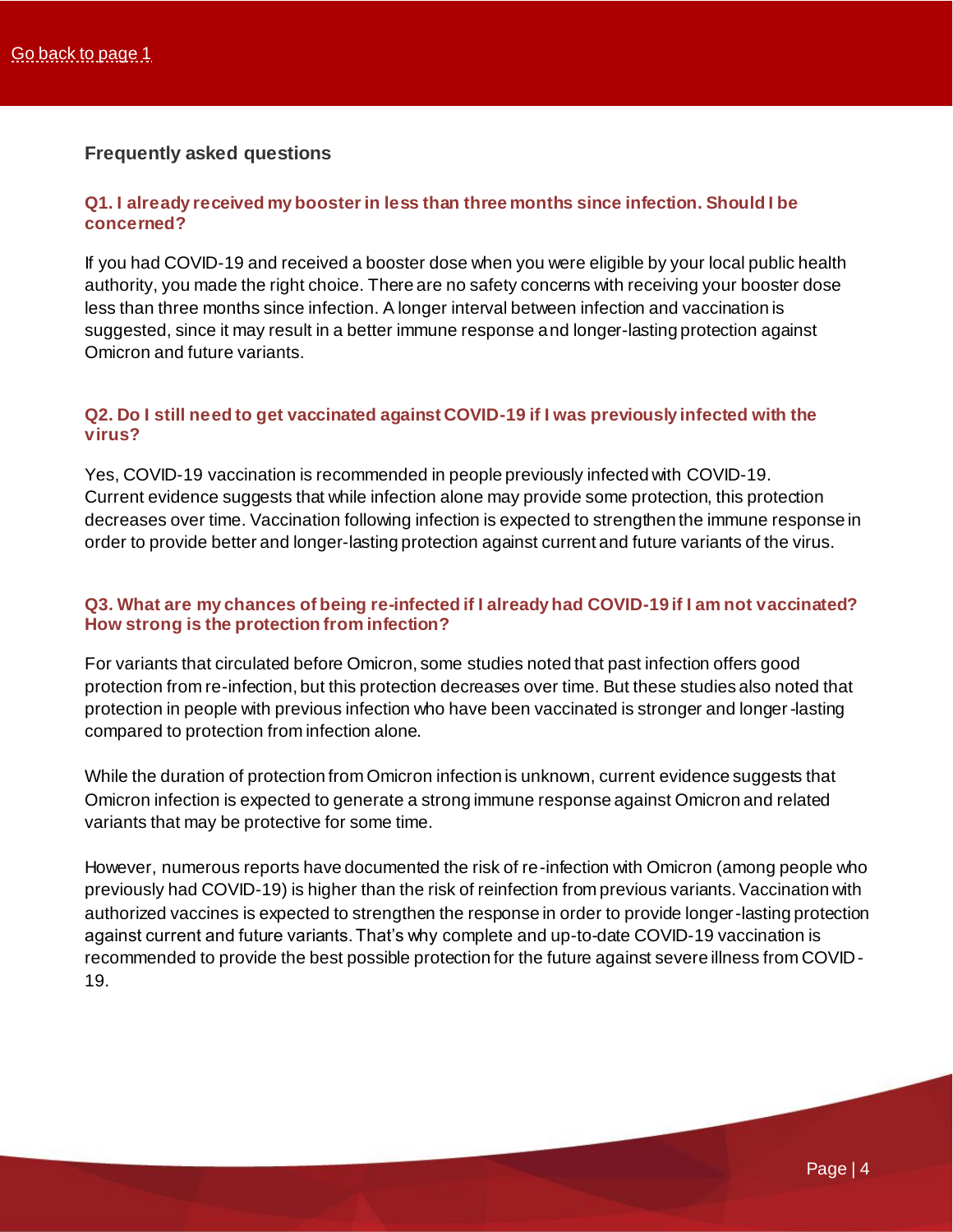#### **Q4. Is it advisable to have a longer interval for vaccination at this time, given the current high level of COVID-19 transmission in certain regions of Canada?**

NACI acknowledges the current high incidence rate of COVID-19 in Canada, as well as the limitations of the evidence on optimal timing between COVID-19 infection and COVID-19 vaccine doses at this time. Suggested intervals are based on the available evidence on the safety, immunogenicity, effectiveness and timing of vaccination after infection; immunological principles; and NACI expert opinion. Suggested intervals may change as evidence on the optimal timing between infection and COVID-19 vaccination continues to emerge and evolve. NACI will continue to evaluate the evolving evidence and will update guidance as needed.

When considering whether or not to administer vaccine doses following the suggested intervals, NACI recommends that biological and social risk factors for exposure (e.g., local epidemiology, circulation of variants of concern, living settings) and severe disease should be taken into account.

Provinces and territories are responsible for planning and delivering their immunization pr ograms. They determine how best to conduct their immunization programs, including the recommended intervals between doses, based on jurisdictional considerations. People in Canada should consult with their local public health authority for COVID-19 vaccine information and guidelines in their region.

#### **Q5. What timing is NACI suggesting between infection and COVID-19 vaccination for special populations, such as people who are moderately to severely immunocompromised or those who have experienced multisystem inflammatory syndrome in children (MIS-C)?**

Guidance on suggested intervals between infection and vaccination for individuals who are moderately to severely immunocompromised or who have experienced multisystem inflammatory syndrome in children (MIS-C) are outlined in NACI's updated guidance.

If infection occurred before starting or completing a primary series, people five years of age and older who are moderately to severely immunocompromised, and who do not have a history of MIS-C, are suggested to receive a vaccine dose 4 to 8 weeks after symptoms started or a positive test (if no symptoms were experienced).

For people 5 years of age and older with a history of MIS-C (regardless of immunocompromised status), a next vaccine dose is suggested once they have recovered, or once it has been 90 days or longer since the onset of MIS-C, whichever is longer.

For individuals 12 years of age and older if they are eligible for a booster dose and if infection occurred after a primary series but before a booster dose, a booster dose is suggested 3 months after symptoms started or after receiving a positive test (if no symptoms were experienced), provided it is at least 6 months from completing the primary series, whichever is longer.